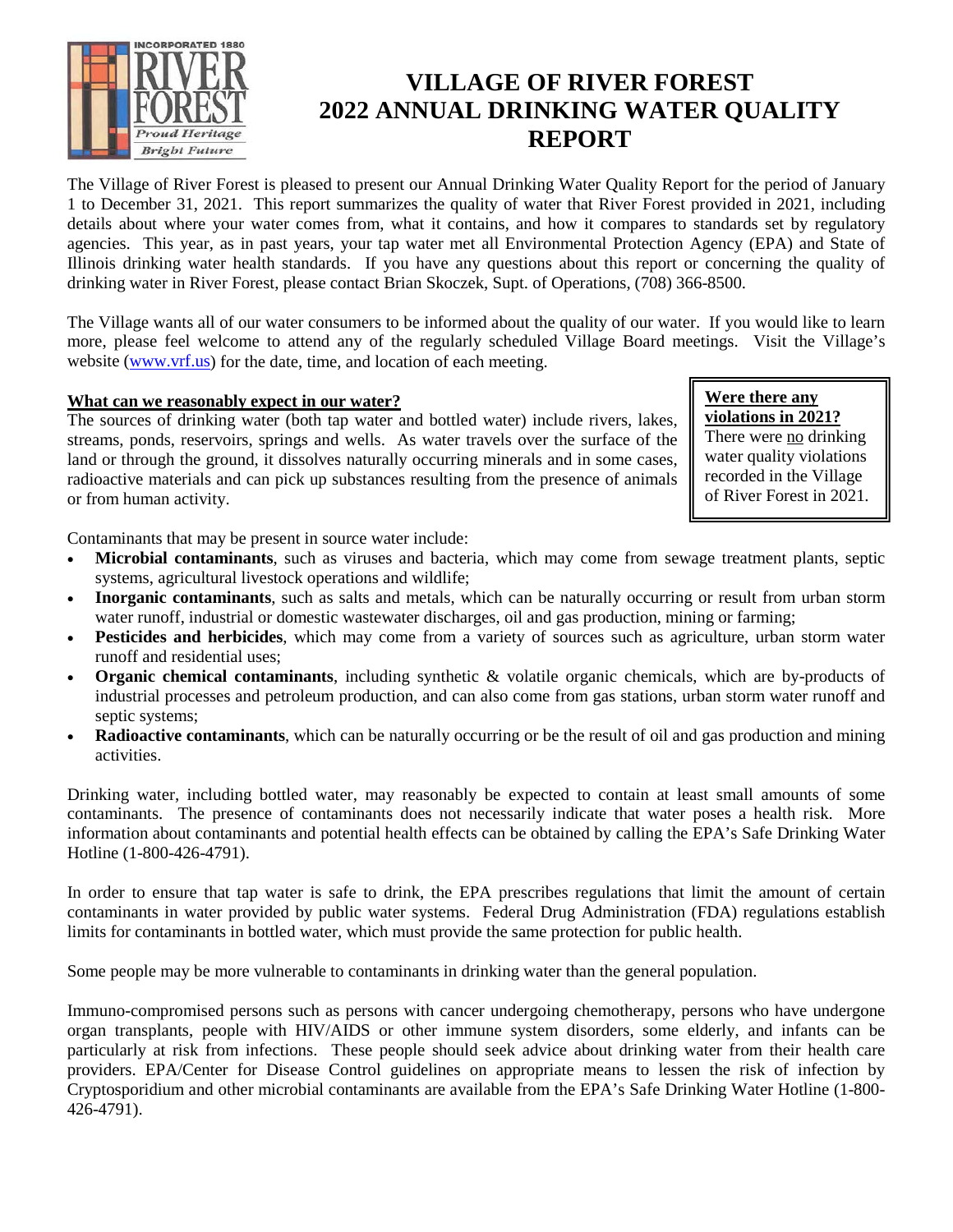If present, elevated levels of lead can cause serious health problems, especially for pregnant women and young children. Lead in drinking water is primarily from materials and components associated with service lines and home plumbing. The Village of River Forest is responsible for providing high quality drinking water, but cannot control the variety of materials used in plumbing components. When your water has been sitting for several hours, you can minimize the potential for lead exposure by flushing your tap for 30 seconds to 2 minutes before using water for drinking or cooking. If you are concerned about lead in your water, you may wish to have your water tested. Information on lead in drinking water, testing methods, and steps you can take to minimize exposure is available from the Safe Drinking Water Hotline or at *<http://www.epa.gov/safewater/lead>*.

### **Where does our water come from?**

The source of drinking water used by River Forest is purchased surface water from the City of Chicago. The City of Chicago utilizes Lake Michigan as its source water via two water treatment plants. The Jardine Water Purification Plant serves the northern areas of the City and suburbs, while the South Water Purification Plant serves the southern areas of the City and suburbs. Lake Michigan is the only Great Lake that is entirely contained within the United States. It borders Illinois, Indiana, Michigan, and Wisconsin, and is the second largest Great Lake by volume with 1,180 cubic miles of water and third largest by area.

#### **Source Water Assessment Summary**

The Illinois EPA implemented a Source Water Assessment Program (SWAP) to assist with watershed protection of public drinking water supplies. The SWAP inventories potential sources of contamination and determined the susceptibility of the source water to contamination. The Illinois EPA has completed the Source Water Assessment Program for our supply.

#### **Susceptibility to Contamination**

The Illinois EPA considers all surface water sources of community water supply to be susceptible to potential pollution problems. The very nature of surface water allows contaminants to migrate into the intake with no protection only dilution. This is the reason for mandatory treatment of all surface water supplies in Illinois. Chicago's offshore intakes are located at a distance that shoreline impacts are not usually considered a factor on water quality. At certain times of the year, however, the potential for contamination exists due to wet-weather flows and river reversals. In addition, the placement of the crib structures may serve to attract waterfowl, gulls and terns that frequent the Great Lakes area, thereby concentrating fecal deposits at the intake and thus compromising the source water quality. Conversely, the shore intakes are highly susceptible to storm water runoff, marinas and shoreline point sources due to the influx of groundwater to the lake.

Further information on our community water supply's Source Water Assessment Program is available by calling DWM at 312-742-2406 or by going online at<http://dataservices.epa.illinois.gov/swap/factsheet.aspx>

## **THE FOURTH UNREGULATED CONTAMINANT MONITORING RULE (UCMR 4)**

In compliance with UCMR 4, samples were collected at Chicago Water System's entry points to the distribution system (EPTDS), also known as finished water, and analyzed for all contaminant groups except for Haloacetic Acids (HAAs), which were sampled from the distribution system. All the contaminant groups tested in finished water were below the minimum reporting levels specified in the test method under UCMR 4. Samples for HAA indicators (Total Organic Carbon and Bromide) were collected at two source water influent points for the system. For Bromide, test results ranged from 28.2 to 35.3 ppb, and for TOC, test results ranged from 1.79 to 1.80 ppm.

## **ILLINOIS EPA's SAMPLING OF PER- and POLYFLUOROALKYL SUBSTANCES (PFAS)**

The Illinois EPA collected finished water samples from Chicago's Water System in 2021 and analyzed the samples for a total of 18 PFAS contaminants. In its notification to Chicago, the Illinois EPA stated that these contaminants were not present in Chicago's drinking water at concentrations greater than or equal to the minimum reporting levels.

#### **2021 VOLUNTARY MONITORING**

The City of Chicago monitors for Cryptosporidium, Giardia and E. coli in its source water as part of its water quality program. No Cryptosporidium or Giardia was detected in source water samples collected in 2021. Treatment processes have been optimized to provide effective barriers for removal of Cryptosporidium oocysts and Giardia cysts in the source water, effectively removing these organisms in the treatment process. By maintaining low turbidity through the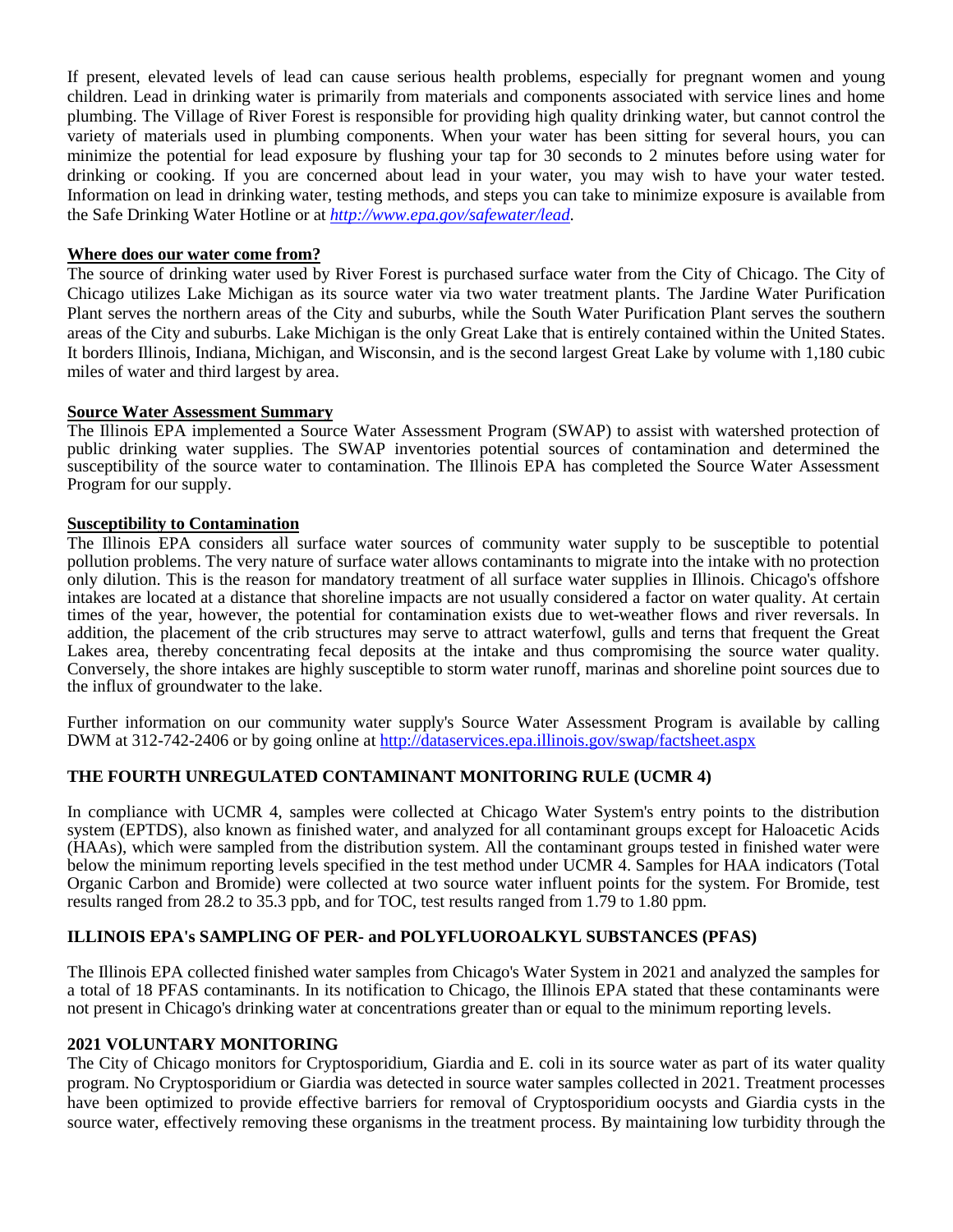removal of particles from the water, the possibility of such organisms getting into the drinking water system is greatly reduced.

In 2021, CDWM has also continued monitoring for hexavalent chromium, also known as chromium-6. USEPA has not yet established a standard for chromium-6, a contaminant of concern, which has both natural and industrial sources. Please address any questions or concerns to DWM's Water Quality Division at 312-744-8190. Data reports on the monitoring program for Chromium-6 are posted on the City's website which can be accessed at the following address below:

[http://www.cityofchicago.org/city/en/depts/water/supp\\_info/water\\_quality\\_resultsandreports/city\\_of\\_chicago\\_emergin](https://www.chicago.gov/city/en/depts/water/supp_info/water_quality_resultsandreports.html) [contaminantstudy.html](https://www.chicago.gov/city/en/depts/water/supp_info/water_quality_resultsandreports.html)

> For more information, please contact Andrea Cheng, Acting Commissioner at 312-744-8190 Chicago Department of Water Management 1000 East Ohio Street Chicago, IL 60611 Attn: Andrea Cheng

#### **Definition of Terms**

- **Avg:** Regulatory compliance with some MCLs are based on running annual average of monthly samples.
- Level 1 Assessment: A Level 1 assessment is a study of the water system to identify potential problems and determine (if possible) why total coliform bacteria have been found in our water system.
- Level 2 Assessment: A Level 2 assessment is a very detailed study of the water system to identify potential problems and determine (if possible) why an E. coli MCL violation has occurred and/or why total coliform bacteria have been found in our water system on multiple occasions.
- **Maximum Contaminant Level Goal (MCLG)**: The level of a contaminant in drinking water below which there is no known or expected risk to health. MCLGs allow for a margin of safety.
- **Maximum Contaminant Level (MCL)**: The highest level of a contaminant that is allowed in drinking water. MCLs are set as close to the MCLG's as feasible using the best available treatment technology.
- **Highest Level Detected**: Represents the highest single sample reading of a contaminant of all the samples collected in 2011.
- **Range of Detections**: This column represents a range of individual sample results, from lowest to highest that were collected during the Consumer Confidence Report calendar year.
- **Date of Sample:** If a date appears in this column, the IEPA requires monitoring for this contaminant less than once per year because the concentrations do not frequently change. If no date appears in this column, monitoring for this contaminant was conducted during the Consumer Confidence Report calendar year.
- **Action Level (AL**): The concentration of a contaminant that triggers treatment or other required actions by the water supply.
- **Action Level Goal (ALG):** The level of a contaminant in drinking water below which there is no known or expected risk to health. ALG's allow for a margin of safety.
- **Treatment Technique (TT**): A required process intended to reduce the level of a contaminant in drinking water.
- **n/a**: Not applicable
- **nd**: Not detectable at testing limits
- **% pos/mo**: percent positive samples per month
- **mg/l:** milligrams per litre or ppm–or one ounce in 7,350 gallons of water
- **ug/l:** micrograms per litre or ppb–or one ounce in 7,350,000 gallons of water
- **Avg**: Regulatory compliance with some MCLs are based on running annual average or monthly samples
- **Maximum Residual Disinfectant Level (MRDL)**: The highest level of a drinking water disinfectant allowed in drinking water. There is convincing evidence that addition of a disinfectant is necessary for control of microbial contaminants.
- **Maximum Residual Disinfectant Level Goal (MRDLG)**: The level of a drinking water disinfectant below which there is no known or expected health risk. MRDLGs do not reflect the benefits of using disinfectants to control microbial contaminants.

#### **Water Quality Data Table Footnotes**

- **Turbidity**: Is a measure of the cloudiness of the water, and is monitored because it's a good indicator of water quality and the effectiveness of our filtration system and disinfectants.
- **Unregulated Contaminants**: An MCL for this contaminant has not been established by either state or federal regulations, nor has mandatory health effects language. The purpose for monitoring this contaminant is to assist USEPA in determining the occurrence of unregulated contaminants in drinking water, and whether future regulation is warranted.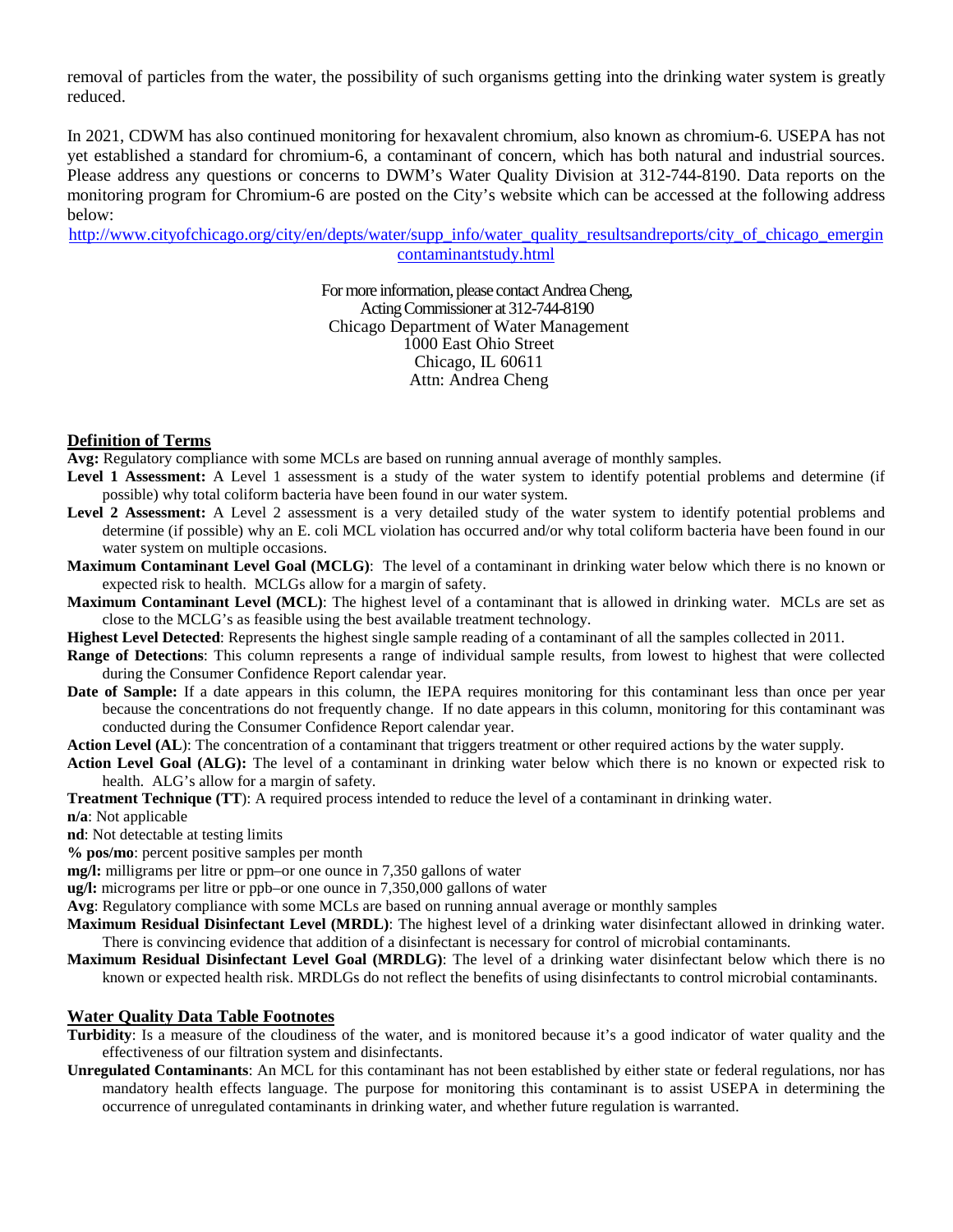- **Sodium**: No state or federal MCL for Sodium. Monitoring is required to provide information to consumers and health officials that are concerned about sodium intake due to dietary precautions. If you are on a sodium-restricted diet, you should consult a physician about this level of sodium in the water.
- **Fluoride**: Added to the water supply to help promote strong teeth. The Illinois Department of Public Health recommends an optimal fluoride range of 0.7 mg/l with a range of 0.6 mg/l to 0.8 mg/l.

#### **Unit of Measurement**

**ppm**: Parts per million or milligrams per liter **ppb**: Parts per billion or micrograms per liter **NTU**: Nephelometric Turbidity Unit, used to measure cloudiness in drinking water

**%<0.3 NTU**: Percent samples less than 0.3 NTU

**pCi/L**: PicoCuries per liter, used to measure radioactivity

| 2021 VILLAGE OF RIVER FOREST WATER QUALITY DATA TABLE                                                                                                                                                                     |                          |                 |                                     |                                       |                                                                                                                  |                  |                          |  |
|---------------------------------------------------------------------------------------------------------------------------------------------------------------------------------------------------------------------------|--------------------------|-----------------|-------------------------------------|---------------------------------------|------------------------------------------------------------------------------------------------------------------|------------------|--------------------------|--|
| Conntaminent<br>(unit of measure)                                                                                                                                                                                         | <b>MCLG</b>              | MCL             | Highest<br>Level<br><b>Detected</b> | Range of<br>Levels<br><b>Detected</b> | <b>Typical Source of</b><br>Contamination                                                                        | <b>Violation</b> | Date of<br><b>Sample</b> |  |
| <b>Disinfectants / Disinfections By-Product</b>                                                                                                                                                                           |                          |                 |                                     |                                       |                                                                                                                  |                  |                          |  |
| HAA5<br>[Haloacetic<br>Acids] (ppb)                                                                                                                                                                                       | No goal for<br>the total | 60              | 18                                  | 12.6-26.8                             | By-product of drinking water<br>disinfection.                                                                    | N <sub>0</sub>   | 2021                     |  |
| <b>TTHMs</b> [Total<br>Trihalomethanes]<br>(ppb)                                                                                                                                                                          | No goal for<br>the total | 80              | 33                                  | $18.56 -$<br>43.2                     | By-product of drinking water<br>disinfection.                                                                    | N <sub>0</sub>   | 2021                     |  |
| <b>Chlorine</b>                                                                                                                                                                                                           |                          |                 |                                     |                                       |                                                                                                                  |                  |                          |  |
| <b>Chlorine</b> (ppm)                                                                                                                                                                                                     | $MRDI.G=4$               | $MRDI = 4$      | $\mathbf{1}$                        | $.8 - 1$                              | Water additive used to<br>control microbes.                                                                      | N <sub>0</sub>   | 2021                     |  |
| Not all of the above sample results may have been used for calculating the Highest Level Detected because some results may be part of<br>an evaluation to determine where compliance sampling should occur in the future. |                          |                 |                                     |                                       |                                                                                                                  |                  |                          |  |
| <b>Lead and Copper</b>                                                                                                                                                                                                    |                          |                 |                                     |                                       |                                                                                                                  |                  |                          |  |
|                                                                                                                                                                                                                           | <b>MCLG</b>              | Action<br>Level | 90th<br>Percentile                  | # Sites<br>Over<br>Action<br>Level    |                                                                                                                  |                  |                          |  |
| Lead (ppb)                                                                                                                                                                                                                | Z.                       | 15              | 4.72                                | $\Omega$                              | Corrosion of household<br>plumbing systems; Erosion<br>of natural deposits                                       | N <sub>0</sub>   | 2021                     |  |
| Copper (ppm)                                                                                                                                                                                                              | 1.3                      | 1.3             | 0.108                               | $\Omega$                              | Erosion of natural deposits;<br>Leaching from wood<br>preservatives; Corrosion of<br>household plumbing systems. | N <sub>0</sub>   | 2021                     |  |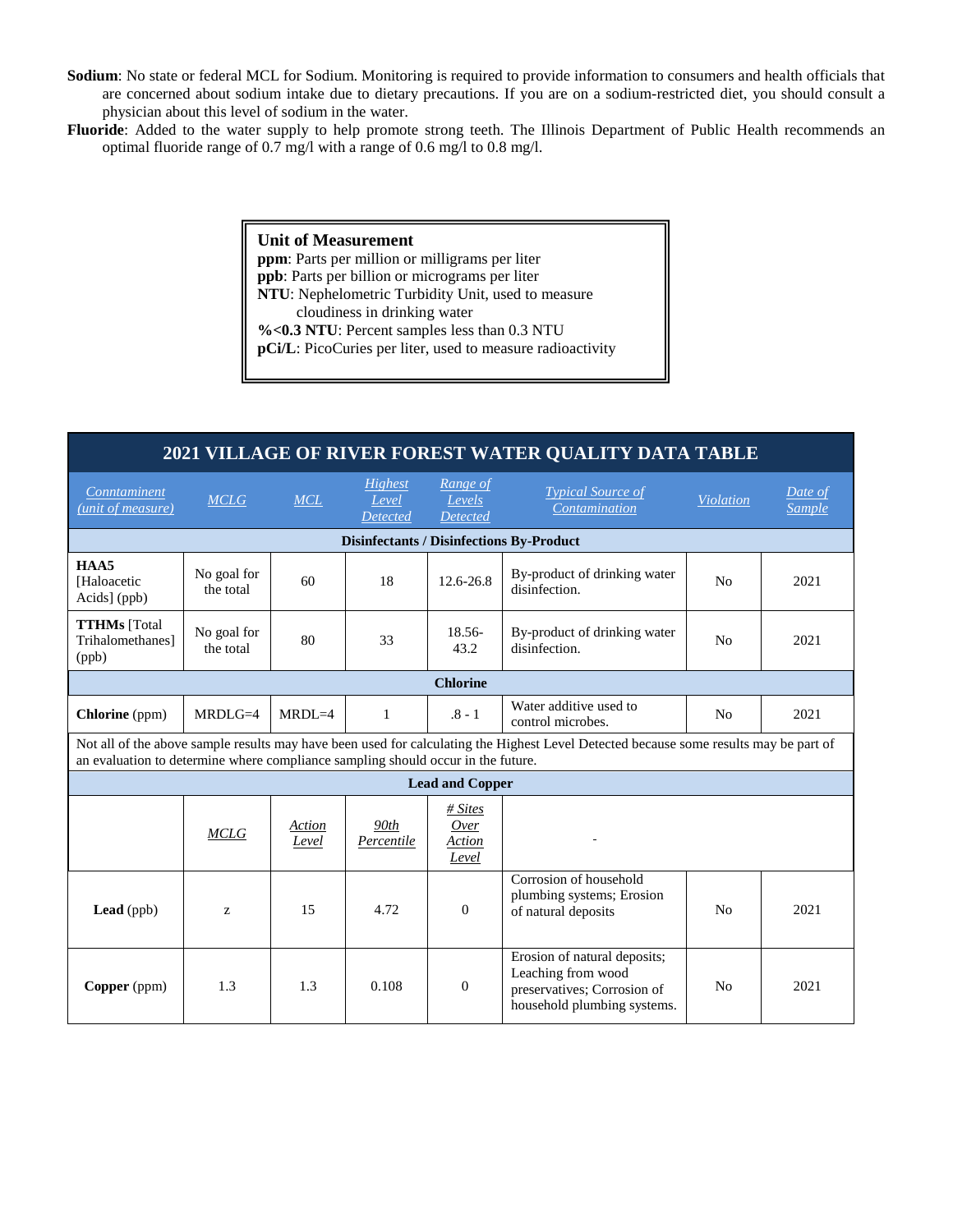| 2021 CITY OF CHICAGO WATER QUALITY DATA TABLE                                                                                           |                  |                                     |                              |                                 |                                                                                         |                  |                          |  |
|-----------------------------------------------------------------------------------------------------------------------------------------|------------------|-------------------------------------|------------------------------|---------------------------------|-----------------------------------------------------------------------------------------|------------------|--------------------------|--|
| <b>Conntaminent</b><br>(unit of measure)                                                                                                | $MCLG$           | $MCL$                               | Highest<br>Level<br>Detected | Range of<br><i>Detections</i>   | <b>Typical Source of</b><br>Contamination                                               | <b>Violation</b> | Date of<br><b>Sample</b> |  |
| <b>Turbidity Data</b>                                                                                                                   |                  |                                     |                              |                                 |                                                                                         |                  |                          |  |
| <b>Turbidity</b><br>(NTU/Lowest<br>Monthly $\% \leq 0.3$<br>NTU)                                                                        | n/a              | TT (Limit<br>$95\% \le 0.3$<br>NTU) | 0.3                          | $100% -$<br>100.0%              | Soil runoff                                                                             | No               | 2021                     |  |
| <b>Turbidity</b><br>(NTU/Highest<br>Single<br>Measurement)                                                                              | n/a              | TT (Limit<br>1 NTU                  | 0.20                         | n/a                             | Soil runoff                                                                             | N <sub>o</sub>   | 2021                     |  |
|                                                                                                                                         |                  |                                     |                              | <b>Inorganic Contaminants</b>   |                                                                                         |                  |                          |  |
| Barium (ppm)                                                                                                                            | 2                | 2                                   | 0.0203                       | $0.0200 -$<br>0.0203            | Discharge of drilling<br>wastes and metal<br>refineries, erosion of<br>natural deposits | N <sub>0</sub>   | 2021                     |  |
| <b>Nitrate</b> (as<br>Nitrogen) (ppm)                                                                                                   | 10               | 10                                  | 0.28                         | $0.28 - 0.28$                   | Fertilizer runoff, leaching<br>sewage, erosion of natural<br>deposits                   | N <sub>o</sub>   | 2021                     |  |
| Total Nitrate &<br>Nitrite (as<br>Nitrogen) (ppm)                                                                                       | 10               | 10                                  | 0.28                         | $0.28 - 0.28$                   | Fertilizer runoff, leaching<br>sewage, erosion of natural<br>deposits                   | No               | 2021                     |  |
| <b>TOC</b> [Total organic carbon]                                                                                                       |                  |                                     |                              |                                 |                                                                                         |                  |                          |  |
| The percentage of TOC removal was measured each month and the system met all TOC removal requirements<br><b>TOC</b><br>set by the IEPA. |                  |                                     |                              |                                 |                                                                                         |                  |                          |  |
| <b>Unregulated Contaminants</b>                                                                                                         |                  |                                     |                              |                                 |                                                                                         |                  |                          |  |
| <b>Sulfate</b> (ppm)                                                                                                                    | n/a              | n/a                                 | 27.4                         | 26.9-27.4                       | Erosion of naturally<br>occurring natural deposits                                      | No               | 2021                     |  |
| <b>Sodium</b> (ppm)                                                                                                                     | n/a              | n/a                                 | 9.99                         | 9.79-9.99                       | Erosion of naturally<br>occurring deposits, used as<br>a water softener                 | No               | 2021                     |  |
| <b>State Regulated Contaminants</b>                                                                                                     |                  |                                     |                              |                                 |                                                                                         |                  |                          |  |
| <b>Fluoride</b> (ppm)                                                                                                                   | 4                | 4                                   | 0.77                         | $0.65 -$<br>0.77                | Water additive which<br>promotes strong teeth                                           | No               | 2021                     |  |
|                                                                                                                                         |                  |                                     |                              | <b>Radioactive Contaminants</b> |                                                                                         |                  |                          |  |
| <b>Combined</b><br>Radium<br>$(226/228)$ (pCi/L)                                                                                        | $\boldsymbol{0}$ | 5                                   | 0.95                         | $0.83 -$<br>0.95                | Decay of natural and man-<br>made deposits                                              | No               | 2/4/2020                 |  |
| <b>Gross Alpha</b><br>excluding radon<br>& uranium<br>(pCi/L)                                                                           | $\boldsymbol{0}$ | 15                                  | 3.1                          | $2.8 - 3.1$                     | Decay of natural and man-<br>made deposits                                              | N <sub>o</sub>   | 2/4/2020                 |  |
| <b>Regulated Contaminants</b>                                                                                                           |                  |                                     |                              |                                 |                                                                                         |                  |                          |  |
| Chlorine (ppm)                                                                                                                          | $MRDLG =$<br>4   | $MRDLG =$<br>4                      | $\mathbf{1}$                 | $1 - 1$                         | Water additive used to<br>control microbes.                                             | N <sub>o</sub>   | 2021                     |  |
| <b>Haloacetic Acids</b><br>$(HAA5)$ (ppb)                                                                                               | No Goal          | 60                                  | 13                           | $7.2 - 19$                      | By-product of drinking<br>water disinfection.                                           | N <sub>o</sub>   | 2021                     |  |
| <b>Total</b><br><b>Trihalomethanes</b><br>(TTHM) (ppb)                                                                                  | No Goal          | 80                                  | 30                           | $13.6 - 39$                     | By-product of drinking<br>water disinfection.                                           | No               | 2021                     |  |
| <b>Lead and Copper</b>                                                                                                                  |                  |                                     |                              |                                 |                                                                                         |                  |                          |  |